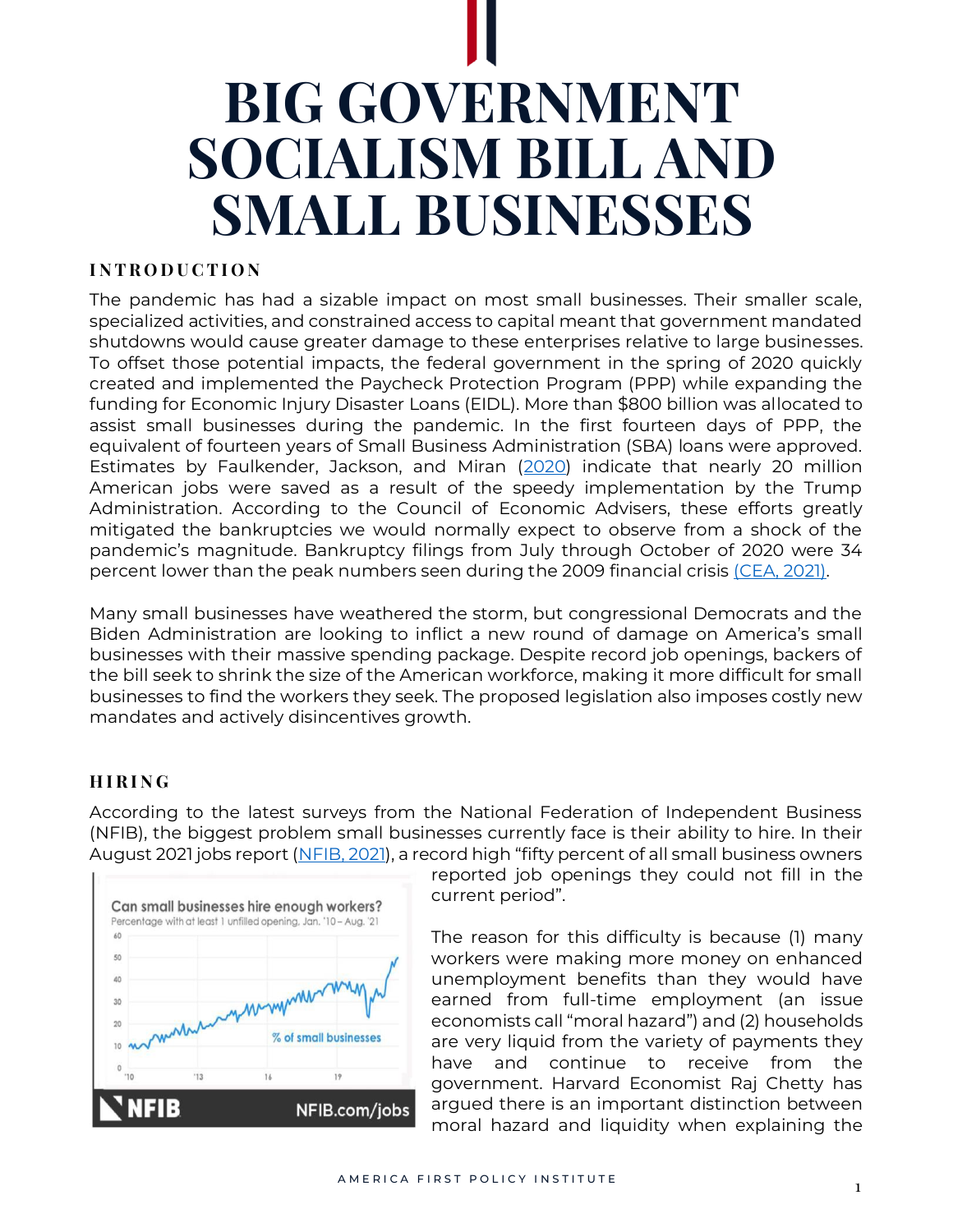impact of unemployment insurance [\(Chetty, 2008\)](https://dash.harvard.edu/bitstream/handle/1/9751256/Chetty_MoralHazard.pdf). Moral hazard arises when individuals alter their behavior due to poor incentives.

This was the argument over enhanced Unemployment Insurance (UI) benefits—people had to choose between working and getting temporarily elevated UI benefits. For someone receiving \$600 per week in UI or \$600 per week from working, they would realize the same \$2,400 per month of income, irrespective of whether they worked. For some people, receiving the same amount of money from working as from not working will lead them to forego employment and take UI.

A liquidity effect arises if a household has such a higher level of available wealth that their choice between labor and leisure changes. Someone with \$5,000 in their bank account may be less willing to work this month than someone with only \$50. Taking your checking account balance from \$50 to \$2,450 due to employment this month is different than taking it from \$5,000 to \$7,400. If their current liquidity level covers their expenses, at least in the short run, a person is more likely to be currently unemployed.

If the issue is moral hazard, the employment shortages we have observed the last few months are likely behind us because enhanced unemployment benefits ended in September. Early data does not reveal clear differences in employment patterns between states that ended unemployment benefits over the summer relative to those that waited until Labor Day, which could be an indication that the liquidity effect is dominant. To the extent that the accumulated cash reserves from unemployment benefits, other federal stimulus, and ongoing expanded Child Tax Credit payments without work requirements are allowing households to make ends meet without rushing to find a job, the hiring problems for small businesses are likely to persist until those cash reserves return to more typical pre-COVID levels.

As Larry Summers has pointed out, since the beginning of the pandemic, household checking and savings account balances have risen from \$11.4 trillion to \$14.5 trillion, a 28 percent increase [\(Federal Reserve, 2021\)](https://www.federalreserve.gov/releases/z1/20210610/z1.pdf). Personal income has been higher than before the pandemic and savings rates skyrocketed during the shutdowns. While UI explains part of this increased personal income, it also arose from the three sets of economic impact payments and larger child tax credits.

Due to households being more liquid right now, fewer Americans are looking for work. September 2021 actually saw a decline in labor force participation rate. The big government socialism bill in front of the Congress would likely make this labor force reduction permanent. The bill enacts or expands the following:

- a. Refundable child tax credit
- b. Free community college tuition
- c. Expansion of Affordable Care Act subsidies
- d. Free preschool for 3- and 4-year-olds

Married couples making up to \$150,000 per year would be paid \$300 per month per child through 2025 under the Biden proposal. A family with three children would receive an additional \$10,800 per year from the government, irrespective of whether none, one, or both parents work. This additional income, coupled with the 25 percent increase in SNAP benefits that took effect in October, reduces the incentive for both parents to be employed [\(Khalil & Boak, 2021\)](https://apnews.com/article/health-coronavirus-pandemic-f51d32a6830fe74b8bc06fcf99c57f71).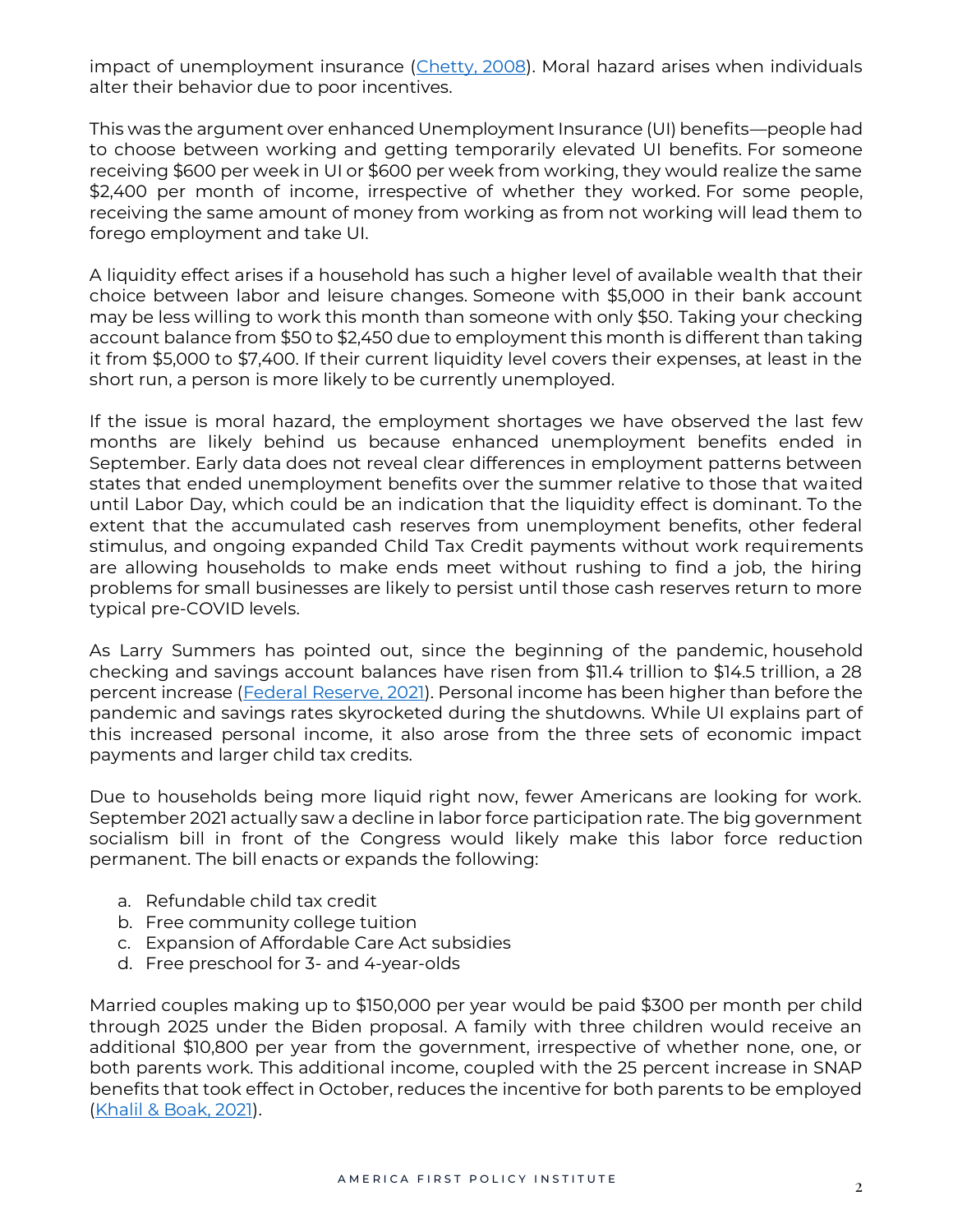Likewise, "free" community college decreases the need for people to work part-time while attending school, instead pushing higher education costs onto taxpayers. Expanded government healthcare lowers the likelihood that adults will take a job in order to obtain health insurance benefits for their family. While universal preschool may increase the time available to some parents to work, others will find that the reduction in their expenses plus the other government payments eliminate the need to generate such income from working.

According to new work by Corinth, Meyer, Stadnicki, and Wu [\(2021\)](https://bfi.uchicago.edu/working-paper/2021-115/), the Biden Child Tax Credit conversion to a de facto universal basic income program without work requirements "reduces the return to working at all by at least \$2,000 per child for most workers with children." They estimate that "this change in policy would lead 1.5 million workers (constituting 2.6% of all working parents) to exit the labor force." In other words, once one incorporates the effect of the incentives to work from the proposed increase and refundability of the child tax credit contained in the proposed legislation, there would be 1.5 million fewer Americans looking to work. At a time when small businesses are struggling to hire, we can ill afford removing 1.5 million prime-age adults from the labor pool.

Casey Mulligan estimates the overall employment effects of the massive spending package and finds that the "implicit employment and income taxes … would reduce full-time equivalent employment by about 4.5%, or about 7 million jobs" ([Mulligan, 2021\)](https://caseymulligan.blogspot.com/2021/10/build-back-betters-hefty-penalties-on.html).

America determined decades ago that government subsidized non-participation in the labor force was appropriate for senior citizens who were eligible for Social Security. Likewise, those deemed permanently disabled do not have to work to receive benefits. However, these latest policy moves act as an opening salvo to fundamentally rupture the social compact by exempting able-bodied, prime-age adults from the labor force. Hardworking Americans will undoubtedly want to weigh in regarding whether honoring work is still an integral part of America's identity and whether able-bodied, primeage adults should be expected to work as a condition of receiving government benefits.

Advocates of supply-side economics have long argued that it should be an economic policy goal of the Nation to increase labor force participation among prime age workers (adults aged 25 to 54). Following the financial crisis, the Obama Administration oversaw ongoing reductions in the portion of prime age adults who participated in the workforce. Following the enactment of reductions in tax rates, greater incentives for companies to invest in the United States, sustained economic growth, and legislation like the First Step Act, the labor force participation rate for adults 25-54 hit the highest level in January 2020 that it had realized since 2008 [\(BLS, 2021\)](https://fred.stlouisfed.org/series/LNS11300060).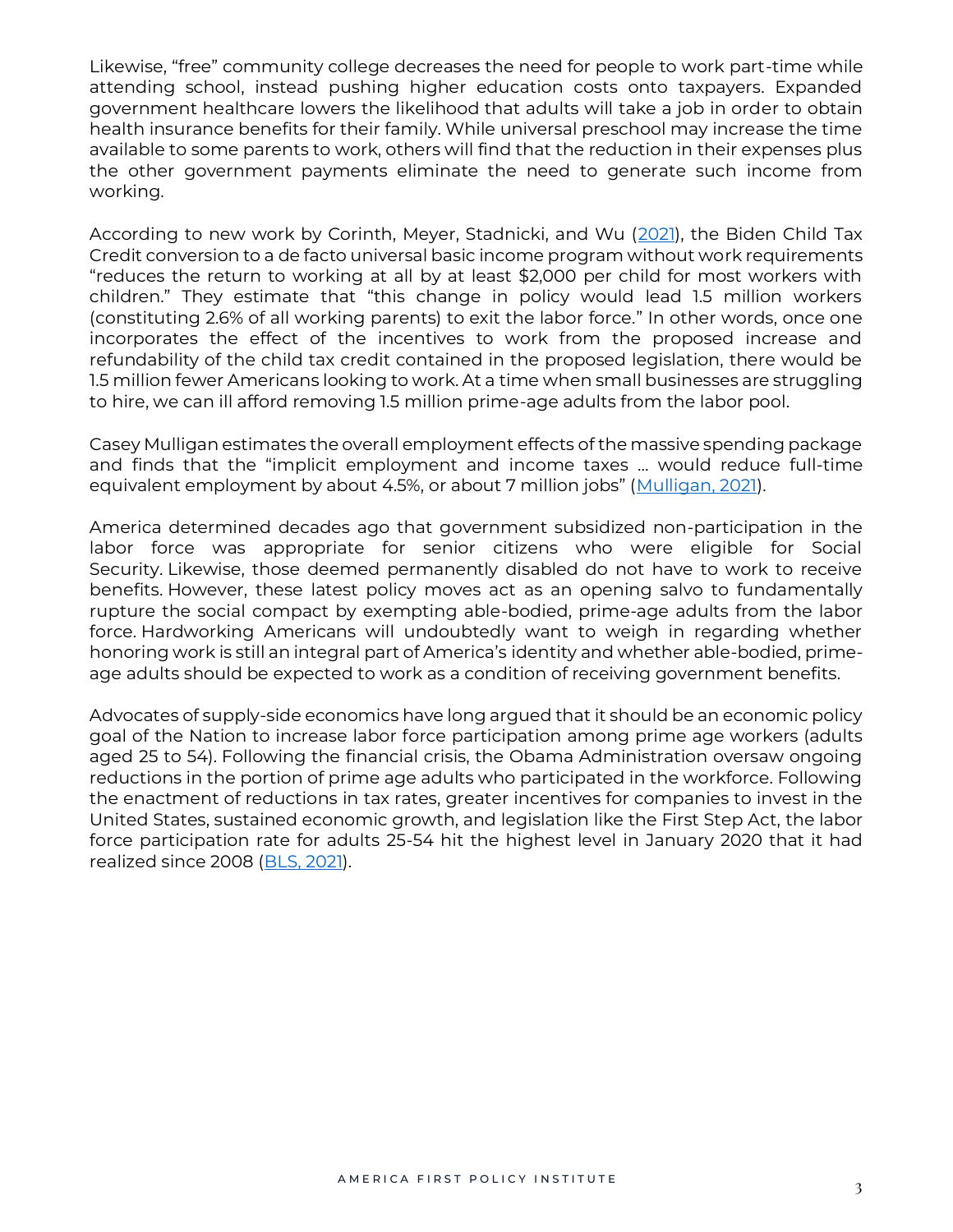#### **Figure 1. Prime-age (25-54 Yrs. Old) Labor Force Participation Rate**



Pandemic-related shutdowns and fears that virus mutations continue to pose health risks have caused temporary reductions in labor force participation since the onset of the pandemic, but the danger is that this massive spending package would make this progress reversal permanent. Many progressives advocate for whole segments of able-bodied adults being relieved from any obligation to economically support our Nation.

None of these new or expanded programs contain work requirements as part of eligibility. By raising the permanent, government-provided income of individuals without requiring that they work to realize these benefits, the gains that we were making on the labor force participation rate pre-pandemic will be lost. As the Corinth et al. [\(2021\)](https://bfi.uchicago.edu/working-paper/2021-115/) paper models, if people's lives are made too easy with nothing required of them, a portion of the population will choose to not be part of the labor force. This new reality creates daunting prospects for small businesses if the workers they seek to recruit come to believe that they can afford a comfortable lifestyle without contributing to the production of goods and services that fuels America's economic engine.

Advocates of Universal Basic Income (UBI) argue that automation has eliminated employment opportunities for a significant percentage of the U.S. population. They point to areas like manufacturing where technology-facilitated productivity improvements have greatly reduced the labor portion of the products that are created. However, such automation has not necessarily reduced the overall labor needs of our economy. Some researchers like Acemoglu and Restrepo [\(2017\)](https://www.nber.org/papers/w23285) find negative effects on employment from investment in robots while others like Koch, Manuylov, and Smolka [\(2019\)](https://papers.ssrn.com/sol3/papers.cfm?abstract_id=3377705) find a positive effect.

Certainly, automation has facilitated our transition to a more service-based economy. Efficiency and innovation arising from creative destruction need not be threats to working Americans; they are opportunities to be part of growing sectors of the economy that improve standards of living for our fellow citizens. With our aging population, the quantity of those service jobs our Nation requires will continue to increase. The NFIB survey demonstrates that we are nowhere near the dearth of jobs claimed by UBI's advocates. Without explicitly labeling it as such, the big government socialism package is progressives' stealth attempt to create the seeds of UBI.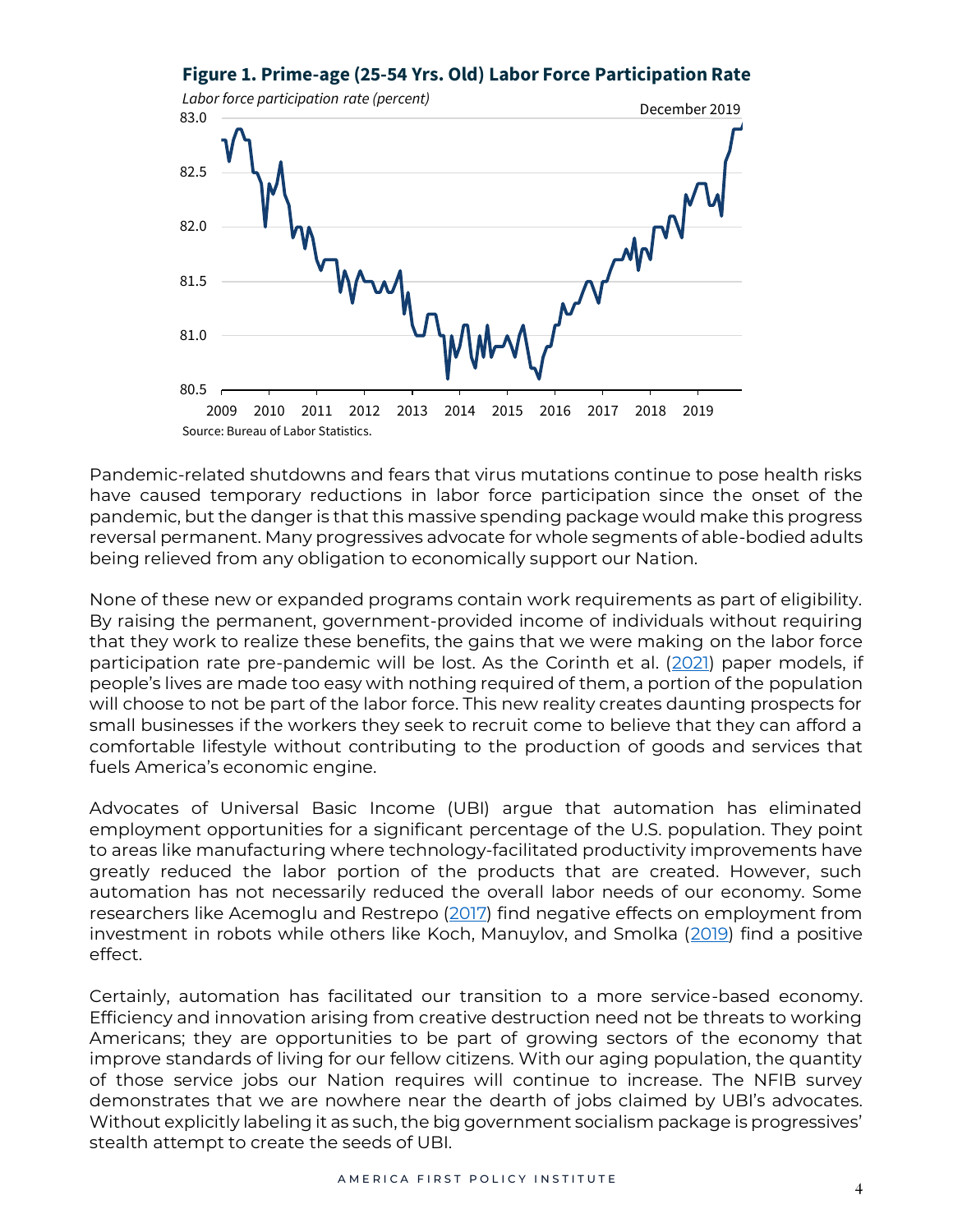This permanent socialist expansion would crush small businesses. Without access to workers, small businesses cannot maintain their operating hours, meet the demands of their customers, and realize the innovative growth that drives improvements in the standard of living of everyday Americans. The shortages we have witnessed, the inflation that has led to reductions in real wages, and the slow growth that we witnessed during the Obama years will become the new normal. American workers are essential ingredients to small businesses looking to improve the lifestyles of their fellow Americans. That will not happen if the massive spending package permanently reduces the labor force by millions.

#### **RAISING THE COSTS OF DOING BUSINESS**

Small businesses are not just confronting difficulties in identifying and hiring enough workers. They are also being assaulted with increasing costs of doing business due to the return of higher levels of regulation and greater government intrusion into their activities. The latest proposal in the big government socialism bill is a federal takeover of paid family and medical leave that tilts the scales toward big businesses and threatens existing employer paid leave policies. The core of the proposal is a requirement that every employer regardless of size or economic circumstances allow all of their workers—including those who just started on the job—to take 12 weeks off, paid by the federal government, and to leave the position open for when the employee returns, leaving businesses to fend for themselves when pervasive labor shortages are already disrupting supply chains and production timelines. To reiterate, the massive spending bill does not even impose minimum timeframes after getting hired before an employee is eligible. They could literally be hired one day and be eligible for paid leave the next day. While the current Family and Medical Leave Act (FMLA) already has the job retention requirement, the new program would pay workers to take leave and also expand the definition of caregiving to include non-family members. This means that small businesses in particular will constantly be scrambling to find temporary workers for these outages, increasing their costs and decreasing the efficiency of their businesses.

As things stand, the Society for Human Resource Management (SHRM) reports that a majority of employers already offer paid leave policies tailored to the needs of their business and their employees. While the Biden Administration could have built upon the success of the Trump Administration's efforts to reward companies with tax credits for offering paid leave policies that work for them and their labor force, it has instead taken a different approach. What the massive spending package does is impose a one-size-fits-all plan that places big businesses—which have the resources and wherewithal to more easily handle compliance and employee absences—at a competitive advantage over small businesses. They are the ones that can create the HR processes necessary to support these leaves and have the pool of talent that they can shift around their organization to cover elongated absences. Likewise, larger enterprises are more likely able to facilitate telework or other flexible outcomes, as we observed during the pandemic. Moreover, the bill only compensates employers who offer Cadillac family leave plans that adhere to federal requirements, which threatens existing plans offered by small businesses and could harm their ability to compete for talent against large corporations. The extensive advantages of larger enterprises are enhanced by ever greater regulation and government-imposed requirements like those being contemplated by congressional Democrats and the Biden Administration. The question is whether the economy is enhanced by expanding the advantages of large enterprises relative to smaller ones.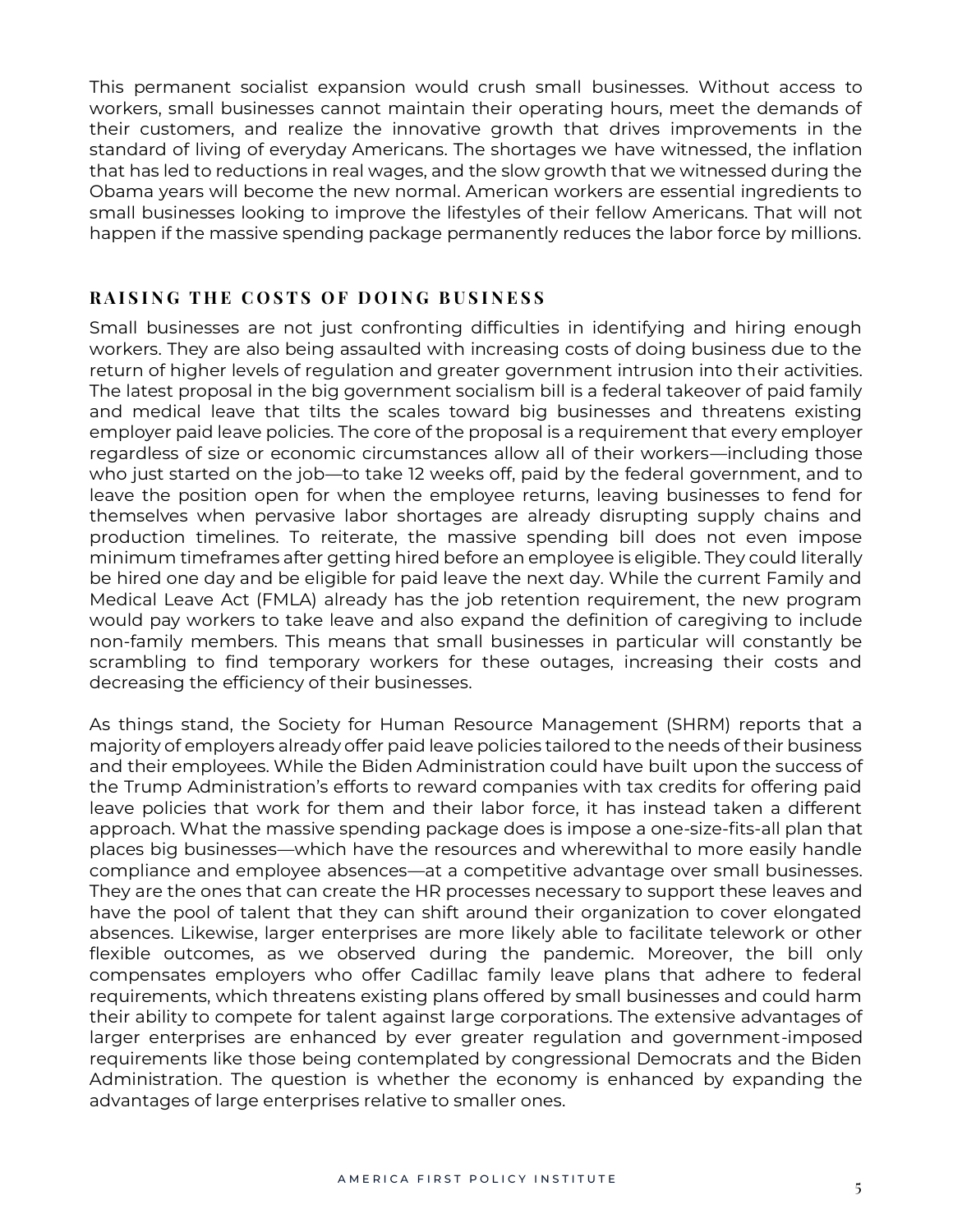The macroeconomic challenge is that significant innovation arises from smaller ventures. While large enterprises realize economies of scale, they may be resistant to changing their products and practices. Smaller firms are generally more nimble and able to facilitate the entrepreneurial culture that cultivates innovation. According to the SBA, "small businesses make up a substantial majority of firms in patent-intensive industries. Overall, approximately 96 percent of all firms in patent-intensive industries are considered small businesses" ([SBA, 2015\)](https://advocacy.sba.gov/2015/06/09/4572/). Thus, anything we do that further entrenches incumbents and disproportionately raises costs for smaller firms will increase the market power of large businesses, restrain economic growth, and stifle dynamism.

# **GROWTH EFFECTS FROM HIGHER TAXES**

The owners of small businesses pay income taxes at the personal level if they are sole proprietors, partnerships, or S-corporations while those organized as C-corporations have corporate and personal tax burdens. The Democrats' big government socialism bill raises both. The proposal is to take the top marginal rate from 37 percent to 39.6 percent while lowering the income level at which this rate applies from approximately \$520,000 to \$400,000 per year. For those making more than \$5 million, the bill proposes another 3 percent surtax. It also caps the 20% deduction on pass-through entities that was established in the Tax Cuts and Jobs Act (TCJA) to improve small business competitiveness with larger C-Corps. On top of these federal tax rates, one must add the state level income taxes that reach as high as 13.3 percent in states like California. More than half of every additional dollar in income would be subject to tax in such states. For those small businesses that are organized as C-corporations, the bill proposes to raise the rate from 21 percent to 26 percent with the owners then paying higher tax rates on the portion of those earnings that are distributed to them. Their tax bill raises the tax rate on dividends and capital gains to 25 percent.

Entrepreneurship is an inherently risky activity. Many ventures fail. Nevertheless, we need an economic environment in which risk-taking is encouraged. Until new products are tested in the marketplace, until new technologies are explored, until alternative medical treatments are researched, we do not know whether they will make the lives of everyday Americans better. Such an economic environment requires available workers and limited administrative burdens, but it also means that risk-takers realize the benefits of their efforts. In a progressive income tax environment, the entrepreneur absorbs most, if not all, of the losses but pays tax rates of up to 50 percent when the venture succeeds. When success is taxed, less is realized. Cross country work by Djankov et al. [\(2010](https://scholar.harvard.edu/shleifer/publications/effect-corporate-taxes-investment-and-entrepreneurship)) finds that a "10 percentage point increase in the first-year effective corporate tax rate reduces the aggregate investment to gross domestic product (GDP) ratio by about 2 percentage points (mean is 21 percent), and the official entry rate by 1.4 percentage points (mean is 8 percent)." Other recent work has looked at variation across U.S. states. Curtis and Decker [\(2018](https://www.federalreserve.gov/econres/feds/files/2018003pap.pdf)) find that "for every one percentage point increase in the corporate tax rate, employment in startup firms declines 3.7 percent." Work by Jaimovich and Rebelo ([2017\)](https://www.journals.uchicago.edu/doi/full/10.1086/689607) estimate that an increase in the income tax rate from 30 percent to 60 percent would result in economic growth rates being cut in half. Other work by Akcigit et al. [\(2018\)](https://www.nber.org/papers/w24982) estimates that a one percent increase in personal income tax rates results in a six percent reduction in patents. Firms invest less, fewer new firms are created, and less employment results.

What does success for a small business look like? It means that they have provided products or services to customers that are valued highly. In most cases, it means employing American workers to assist in the creation of that product or service. It means that they have engaged in activities that have made fellow Americans better off. When the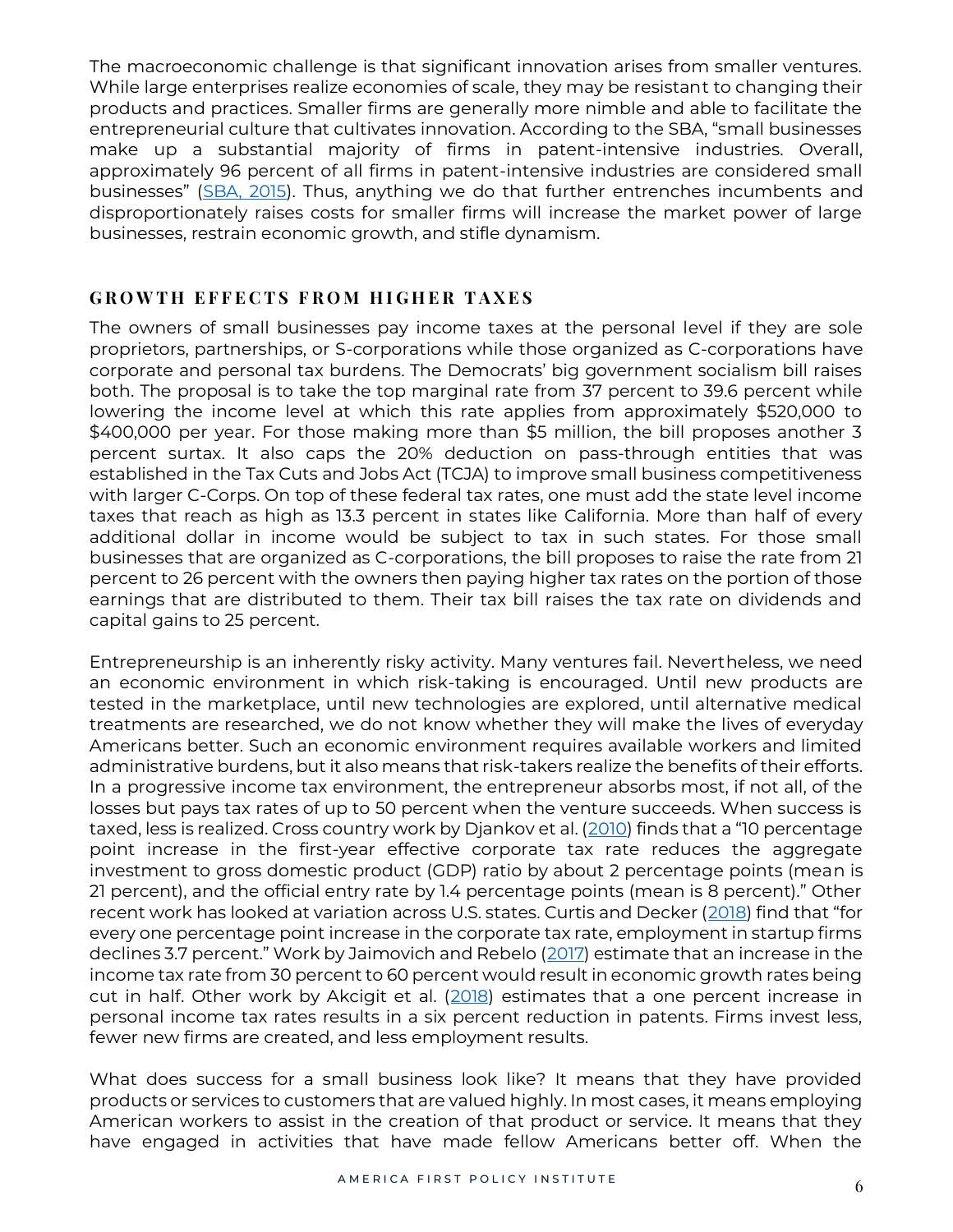generators of those outcomes have their taxes raised, they will pursue fewer of those outcomes.

A primary objective of the TCJA was to make the U.S. business tax environment more competitive with the rest of the world. Bringing the corporate income tax rate down to 21 percent resulted in a tax rate commensurate with the rate large companies pay in other developed nations. However, most businesses in the United States operate as passthroughs with the individual income tax being the relevant rate. Therefore, personal income tax rate reductions also encouraged entrepreneurship as successful small business operators were rewarded with keeping more of the value their business creates. Additionally, there was a provision to encourage reinvestment of income back into those small businesses. These activities helped realize the longest economic expansion in the history of the United States, one that was only interrupted by the pandemic.

The Biden Administration and Congress are looking to reverse those rewards to successful innovation. Raising the corporate tax rate to 26 percent lowers economic growth that does not just affect the large multinationals, but also their suppliers, many of whom are small businesses. If those suppliers operate as passthrough entities, the liberal leaders are looking to raise their federal tax rate to 42.6 percent, with state income tax rates added on top of that.

Tax rates directly impact the incentives to grow the private economy. Most of the daily needs of Americans are realized by the production of the private economy. By raising taxes on the businesses of our Nation, we will realize less growth, less innovation, and a lower standard of living.

## **C O N C L U S I O N**

The massive Sanders-Biden big government socialism bill in front of Congress will shrink the private sector and grow the public sector. The results of this legislation will be a smaller labor pool and higher costs of operating in the private economy, further disincentivizing the investment of capital. America does not need fewer small businesses, less productivity, weaker growth, and less overall wealth. Small businesses are the engine of economic growth and they employ roughly half of the American workforce. Their ability to grow and expand are thus inextricably linked to the overall success of America's families. The outcomes of these proposed policies would be disastrous for our small businesses, and as a result, for all American workers and their families.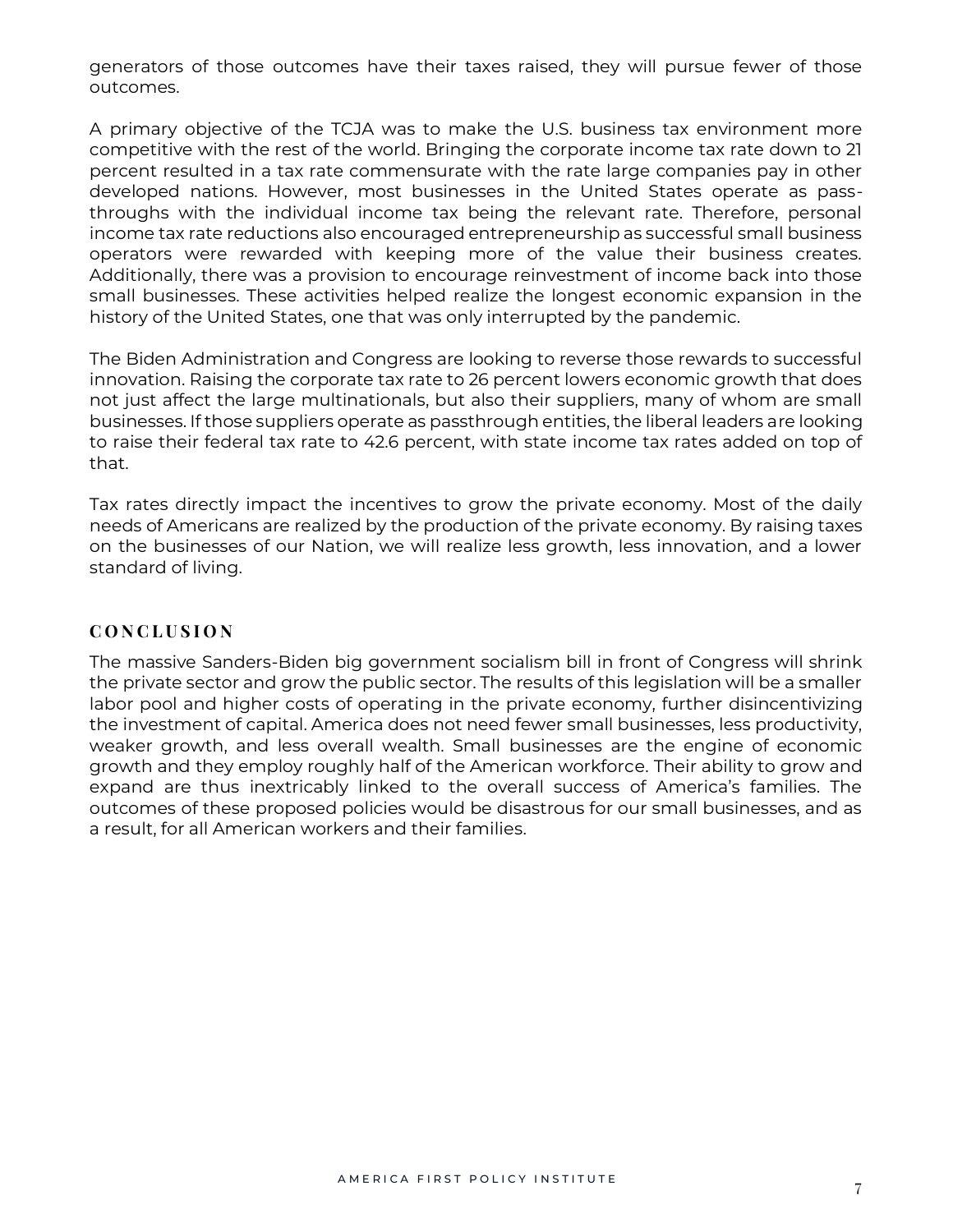#### **W O R K S C I T E D**

- Acemoglu, D. & P. Restrepo. (2017, March). *Robots and Jobs: Evidence from US Labor Markets*. National Bureau of Economic Research. <https://www.nber.org/papers/w23285>
- Akcigit, U., J. Grigsby, T. Nicholas, & S. Stantcheva. *Taxation and Innovation in the 20th Century*. National Bureau of Economic Research. <https://www.nber.org/papers/w24982>
- BLS (Bureau of Labor Statistics). (2021, October). *Employment Situation Report*. <https://fred.stlouisfed.org/series/LNS11300060>
- Cambon, S. & D. Dougherty. (2021, September 1). "States That Cut Unemployment Benefits Saw Limited Impact on Job Growth." *Wall Street Journal*. [https://www.wsj.com/articles/states-that-cut-unemployment-benefits-saw-limited](https://www.wsj.com/articles/states-that-cut-unemployment-benefits-saw-limited-impact-on-job-growth-11630488601)[impact-on-job-growth-11630488601](https://www.wsj.com/articles/states-that-cut-unemployment-benefits-saw-limited-impact-on-job-growth-11630488601)
- CEA (Council of Economic Advisers). (2021, January). *Economic Report of the President*. <https://www.govinfo.gov/content/pkg/ERP-2021/pdf/ERP-2021.pdf>
- Chetty, R. (2008). *Moral Hazard versus Liquidity and Optimal Unemployment Insurance*. Harvard University. [https://dash.harvard.edu/bitstream/handle/1/9751256/Chetty\\_MoralHazard.pdf](https://dash.harvard.edu/bitstream/handle/1/9751256/Chetty_MoralHazard.pdf)
- Corinth, K., B. Meyer, M. Stadnicki, & D. Wu. (2021, October 7). *The Anti-Poverty, Targeting, and Labor Supply Effects of the Proposed Child Tax Credit Expansion*. Becker Friedman Institute.<https://bfi.uchicago.edu/working-paper/2021-115/>
- Curtis, M. & R. Decker. (2018). *Entrepreneurship and State Taxation*. Federal Reserve Board: Divisions of Research & Statistics and Monetary Affairs. <https://www.federalreserve.gov/econres/feds/files/2018003pap.pdf>
- Djankov, S., T. Ganser, C. McLiesh, R. Ramalho, & A. Shleifer. "The Effect of Corporate Taxes on Investment and Entrepreneurship." *American Economic Journal*: Macroeconomics 2 (3): 31-64. [https://scholar.harvard.edu/shleifer/publications/effect-corporate-taxes](https://scholar.harvard.edu/shleifer/publications/effect-corporate-taxes-investment-and-entrepreneurship)[investment-and-entrepreneurship](https://scholar.harvard.edu/shleifer/publications/effect-corporate-taxes-investment-and-entrepreneurship)
- Faulkender, M., R. Jackman, S. Miran. (2020, December*). The Job-Preservation Effects of Paycheck Protection Program Loans*. The Department of the Treasury: Office of Economic Policy. [https://home.treasury.gov/system/files/226/Job-Preservation-](https://home.treasury.gov/system/files/226/Job-Preservation-Effects-Paycheck-Protection-Program-Loans.pdf)[Effects-Paycheck-Protection-Program-Loans.pdf](https://home.treasury.gov/system/files/226/Job-Preservation-Effects-Paycheck-Protection-Program-Loans.pdf)
- Federal Reserve System Board of Governors. (2021). *Financial Accounts of the United States: Flow of Funds, Balance Sheets, and Integrated Macroeconomic Accounts*. <https://www.federalreserve.gov/releases/z1/20210610/z1.pdf>
- Jaimovich, N. & S. Rebelo. (2017). "Nonlinear Effects of Taxation on Growth." *Journal of Political Economy*, vol. 125, no. 1. <https://www.journals.uchicago.edu/doi/full/10.1086/689607>